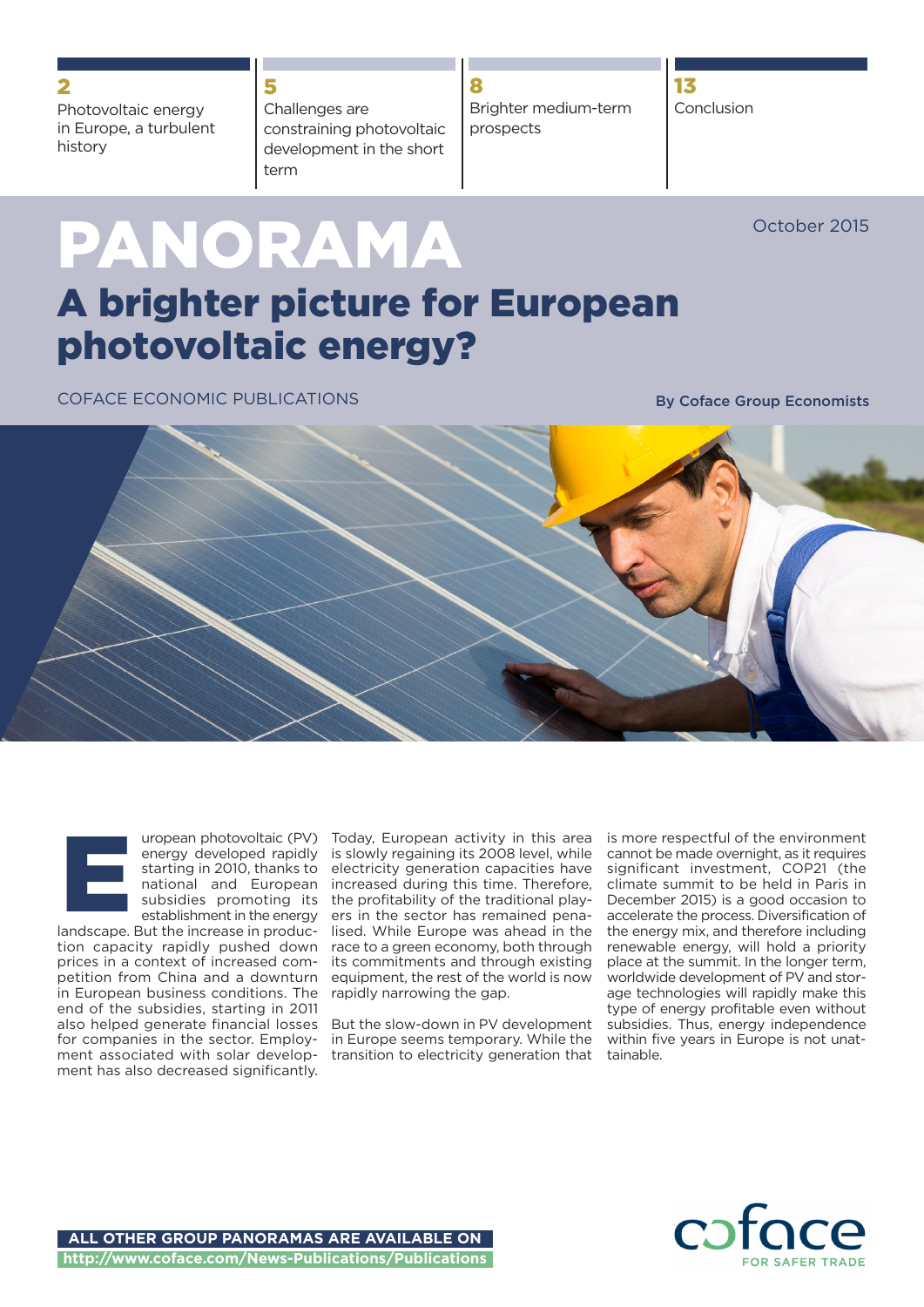October 2015

# **A BRIGHTER PICTURE FOR EUROPEAN PHOTOVOLTAIC ENERGY?**

# BY OUR ECONOMISTS



**Khalid AIT YAHIA** Economist



**Pierre BOSSUET** Junior Economist



**Paul CHOLLET** Head of sectors and insolvencies

## **PHOTOVOLTAIC ENERGY IN EUROPE, A TURBULENT HISTORY 1**

#### **A flagship technology among renewable energy sources**

PV solar panels (also called PV modules) produce electricity directly from solar energy. The PV cells composing each panel generate electric charges that produce direct current (DC) that can be transformed into alternating current (AC) through an inverter for integration into the network.

PV panels can easily be made modular and require little maintenance in comparison with other traditional technologies (nuclear, coal, gas, etc.). Moreover, the energy thus produced is renewable and clean, as direct emissions from solar panels are nil and indirect emissions are low

a *priori*<sup>(1)</sup>. But the energy created by PV facilities varies during the day, depending upon changes in the amount of sunshine. Therefore it is almost mandatory for PV facilities to be integrated into the network in a manner that can offset production decreases and thus ensure a balance.

There are three distinct generations of PV technologies:

**• Crystalline silicon cells**

This technology is by far the most widely used (more than 93% of the demand for modules at the end of 2014). Crystalline silicon cells offer a high yield (from 15 to 19% for polycrystalline (pc-Si) cells and from 20 to 24%

for monocrystalline (mc-Si)<sup>(2)</sup> cells and are produced from silicon, one of the most abundant materials on earth.

#### **• Thin film cells**

These cells have a lower production cost, but a low yield (between 5 and 11% depending upon the materials used). This technology, which is less mature, only represented 6% of module exports in 2014.

**• "Third generation" cells**

They include a variety of technologies that are not yet mature and in 2014 represented less than 1% of module exports

(1) ADEME estimates that over its entire lifespan, a PV facility emits between 20 and 80 g of CO<sub>2</sub> per KWh on average versus an average of 86 g of CO<sub>2</sub> per KWh for France and 565 g of CO<sub>2</sub> per KWh globally.

(2) Renewable energy technologies: cost analysis series, IRENA, June 2012.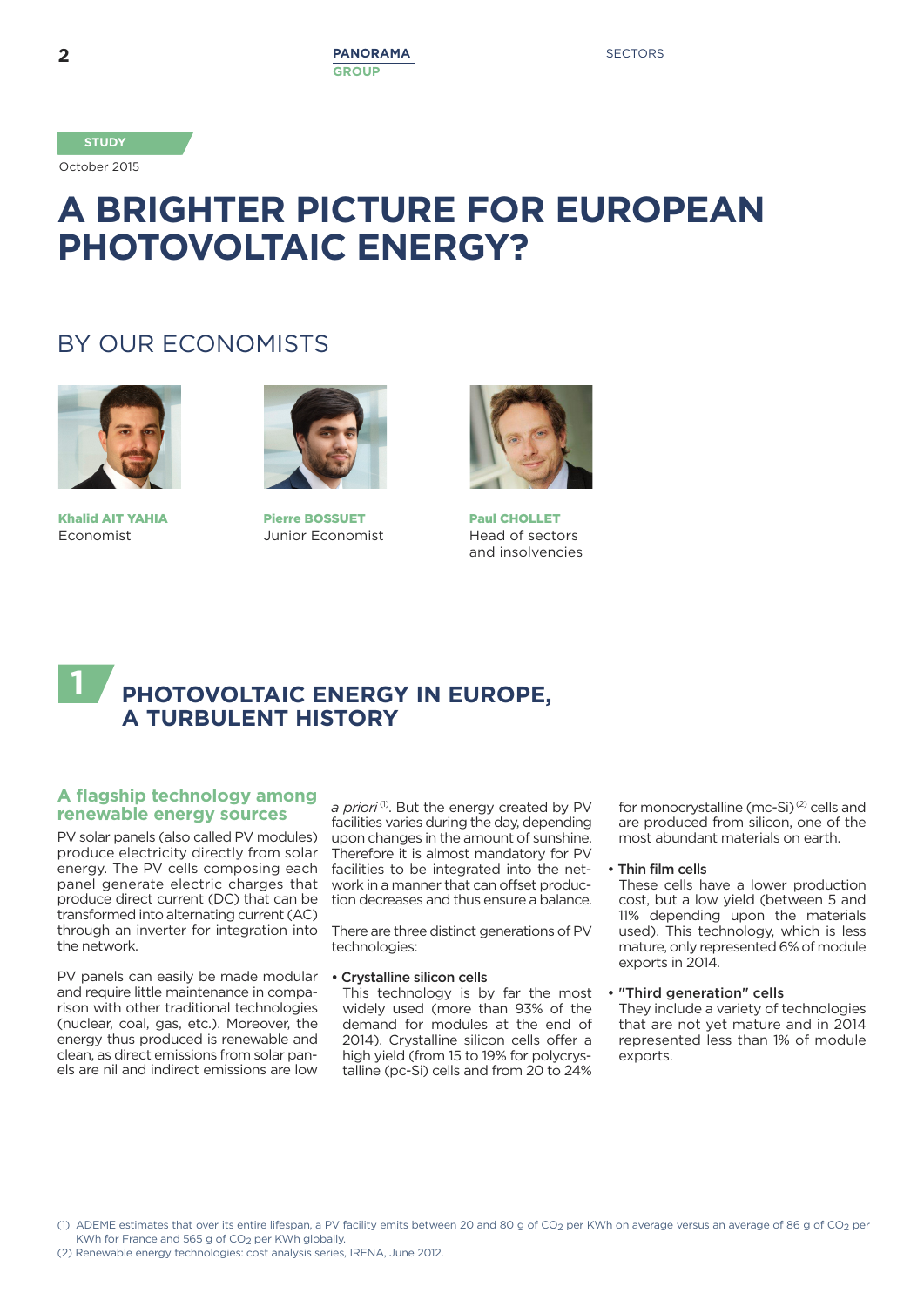#### **The expansion of the PV sector in Europe**

in Western Europe at the end of the 2000s. Thus, production of electricity from PV sources increased from 0.7 to 62.4 billion kWh between 2004 and 2012 in the countries studied (Germany, Spain, France, Italy, and the United Kingdom), making the European continent the global leader in PV, with 75% of worldwide production in 2012. This significant growth was driven primarily by Germany, Italy, and Spain, whose installations represented 80% of the installed base in Europe in 2012. The PV share of overall electricity generation in these countries reached 2.9% in 2013. However, electricity from PV represents only 5.3% of overall electricity consumption (versus 14.6% for hydro power and 12.8% for wind energy, the majority of electricity from renewable sources coming from biomass and renewable waste).

The strong growth in the installed PV base in Europe can be explained by public policies favourable to the development of solar energy. In this way, PV development was promoted by establishing purchase requirement systems. In several European countries including France, network managers were required to buy electricity produced from solar sources at preferential rates.

The development of the installed PV base in Europe can also be explained by the on-going decrease in prices. In fact, Prices for mc-Si modules decreased by approximately 80% between 2006 and 2012 related to the very significant increase in production capacity *(see chart 1)*.

However, the drop in module prices cannot be explained solely by economies of scale or a learning process. In fact, the arrival of Chinese competition on the market starting in 2005 led to a very significant increase in PV module production. The sector was then marked by a true price war between western and Chinese producers. The latter, accused of dumping supported significantly by government subsidies, inundated the European market, to the detriment of local players.

Despite Chinese competition and complaints from some players in the sector, the European Union adopted no tangible measures. This was despite the fact that the United States established a tax on imported Chinese modules in 2012. Therefore, dependence upon Chinese manufacturers in European countries increased. Thus, the EU posted a considerable trade deficit in terms of PV cells and

The PV sector experienced a major expansion modules between 2006 and 2011. During this period, imports of PV components, primarily from China (an average 75% of the total) exploded while exports remained low *(see chart 2)*.

**Chart n° 1** Learning curve in the PV sector



Sources: EIA, ADEME

#### **Chart n° 2**

Trend in European foreign trade in PV components (billions of euros)



Source: Eurostat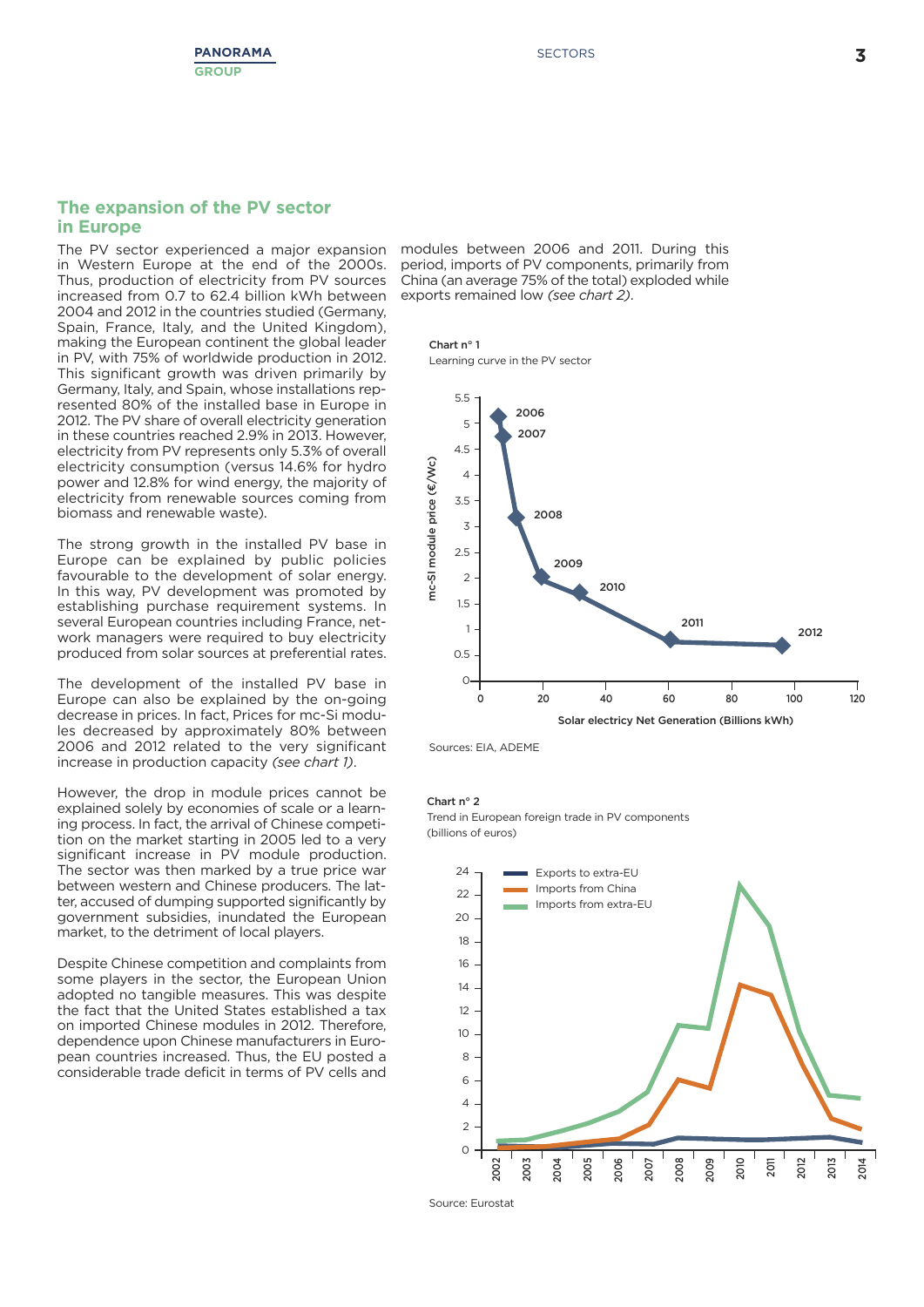Despite the difficulties of European panel producers, PV sector development still created jobs. For example, in France, where expansion of the sector has proven to be lower (four billion kWh in 2012), ADEME (3) estimates that the PV sector represented nearly 31,500 jobs at its activity peak in 2010. However, most of these jobs were in module installation and not production *(see chart 3)*.

**Chart n° 3** Trend in PV sector jobs in France



Sources: ADEME, In Numeri

#### **The end of subsidies marked the end of the solar bubble**

The expansion of the PV sector experienced an abrupt end at the turn of the last decade.

#### **Chart n° 4**

Rate subsidies and installed capacity in France



Sources: ADEME, MEDDE Sources: INSEE, Coface

sector decreased by 67% between 2010 and 2013 *(see chart 3)*. The decline of solar in Europe seems to have been as sudden as its start, and from many perspectives, the development of the sector resembled a speculative bubble. In fact, rate subsidies were what first allowed the sector to take off in Europe *(see chart 4)*. By ensuring exceptional profitability levels, measures

Thus, PV panel installations dropped, to approximately 10 GWc in 2013 (*versus* 22 GWc in 2011). In France, the number of people employed in the

supporting PV development fed the expansion of the sector. However, the increase in the number of speculative

projects, in a context of decreasing module prices, led European authorities to reduce these support measures, causing the bubble to burst. Therefore, European companies, already affected by successive crises, saw their profits drop.

Thus, insolvencies in the PV sector in Europe increased significantly. In 2012, many European manufacturers declared bankruptcy, being unable to rival their Chinese competitors, as did German companies (Solon SE, taken over by Microsol) and Q Cells (taken over by the Korean company Hanwha) or French companies (Auversun, Solarezo, and Tenesol, bought by the American company Sun Power). Other companies, such as Schott and the Bosch group stopped all PV activity. *Chart 5* shows us the insolvency trend in France with a significant peak between 2011 and 2102.

The decrease in subsidies also affected Chinese players, who found themselves in an excess capacity situation. Thus PV component imports collapsed between 2012 and 2014 *(see. chart 2, page 3)*.

#### **Graphique n°5**

Business insolvency trend in the PV sector in France (Index 100=2010)

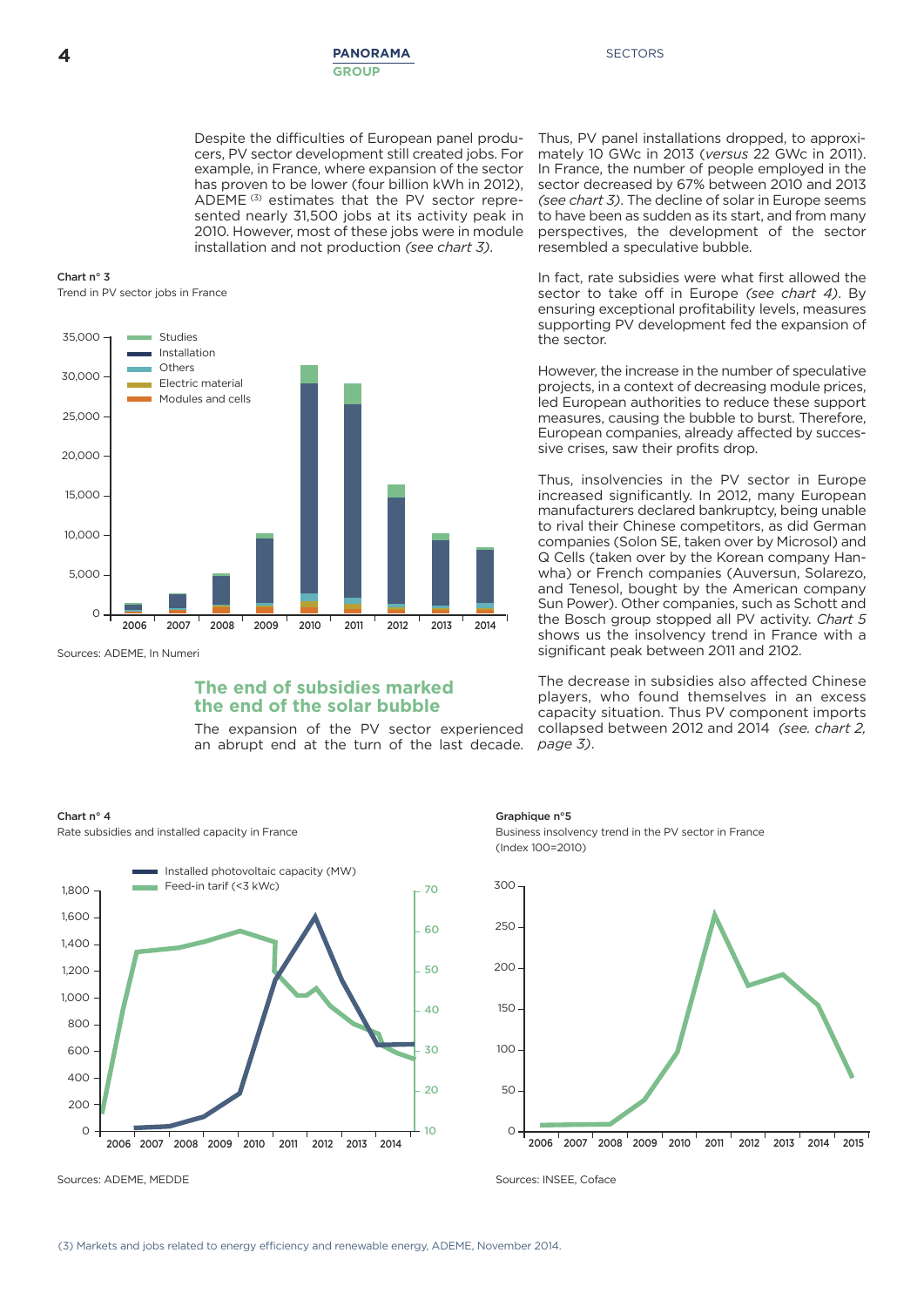#### **Strong domination by Chinese companies on the PV market**

Today, Chinese manufacturers, led by Trina Solar, Yingli Green Energy, Jink Solar, and JA Solar, largely dominate the PV market. The market share of European companies has considerably decreased, while Japanese (Kyocera) and Taiwanese companies (Gintech, NeoSolar and Motech Industries) have maintained their presence on the market. Moreover, the PV sector seems concentrated: 13 companies represented approximately 60% of module exports in 2014. Europe, long ahead in developing PV, has now been overtaken by Asia, where nearly 60% of facilities were located in 2014.

## **CHALLENGES ARE CONSTRAINING PHOTOVOLTAIC DEVELOPMENT IN THE SHORT TERM 2**

PV is a technology of choice in the European energy mix, and its position is not compromised a priori in the medium term. Nonetheless, renewable energy in general, and PV in particular, face strong challenges that will hinder their progression in the short term. First, the question of excess electricity production capacity seems worrisome. How can PV be integrated into a weakened sector?

#### **The difficult question of excess capacity in Europe**

European electricity consumption has decreased since the peak in 2008 *(see chart 6)*. The five countries studied are no exception to this rule. Economic difficulties explain this phenomenon in a large measure. The abrupt drop in electricity consumption observed in 2009 was due to lower industrial activity. The industrial production index

then decreased by more than 25% in Europe. Thus, with the exception of Germany, all the countries studied saw a decrease in the industrial share of GDP between 2008 and 2014, according to the World Bank: -5.9 p% in Spain, -2.3 p% in France, ‑2.7 p% in Italy, and 2.3 p% in the United Kingdom.

In parallel, electricity production capacity has continued to grow. Thus, according to the EWEA, the professional federation of European wind power industrials, between 2000 and 2014, the net capacity (counting plant openings and closings) grew by 350 GW, or 63% additional capacity *(see chart 7)* (4) . This increase was driven by the expansion of renewable energy, with PV ranking behind wind and gas. The weak decrease in fossil fuels was linked to the years from 2003-2008, which were a period of growth in consumption leading to investments in additional power plants.



**Chart n° 6** Electricity consumption between 2008 and 2014 in Europe, in TW/h

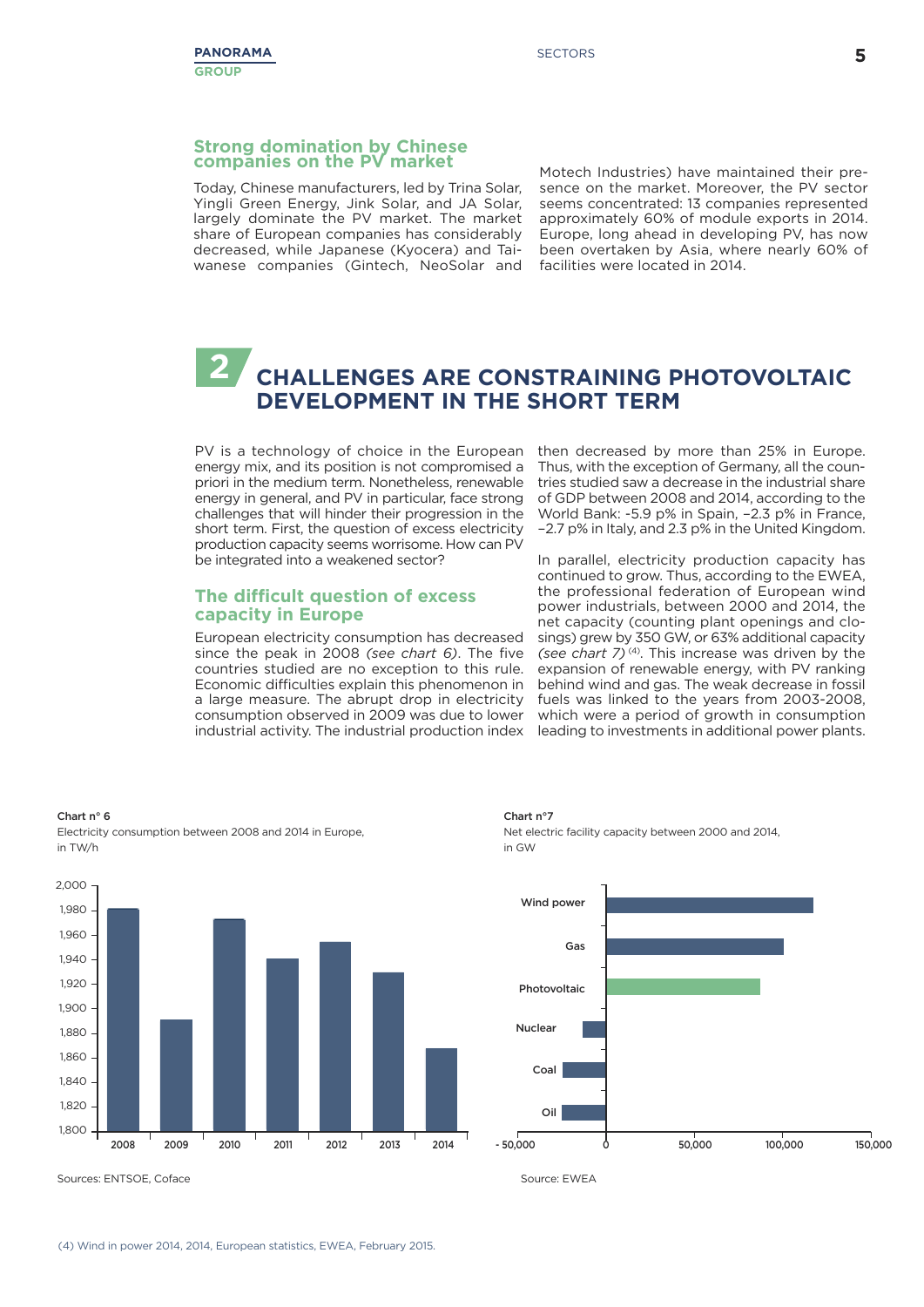This situation of excess capacity exerted downward pressure on bulk energy prices. In fact, the Platts PEP reference price is currently close to 45 MW/h, while it exceeded 50 MW/h between 2010 and 2012. Energy producers saw their sale price drop while they had to bear high fixed costs. The same is true for the marginal cost of fossil fuel power plants, which is higher than that of renewable energy, as the latter is nil or very low<sup>(5)</sup>. Thus, according to the merit order effect, producers of electricity from renewable sources have priority access to the network for selling their production. Therefore, they make more conventional producers bear the cost of supplementing them during intermittent periods, incurring higher additional costs because of this. This support, or backup, is provided through the use of power plants that burn gas, which can thus be started with greater flexibility. Additionally, according to Fabien Roques, citing IHS CERA in a document by France Stratégie, the profitability of capital invested (ROCE) by the top ten European power producers was 7% in 2012, versus 12.3% in 2007 (6).

At first glance, this is a disadvantage for conventional electricity producers and should thus benefit players in the PV sector. Nonetheless, this places important constraints on the stability of the European electricity system, as other sources of electricity are not only competitors but also complementary in the system, and therefore necessary for supply. In fact, intermittence, a phenomenon inherent (to date) in renewable energy, requires gas powered electric power plants as a backup. They are more flexible than other means of generation, as their cost is lower upon stoppage than those operating with other fuels.





These uncertainties are pushing the leaders of the countries studied to limit the development of PV and renewable energy in general. In fact, according to the 2014 EurObserv'er indicator, Germany, France, and the United Kingdom only increased their capacity by 5,322 MWc in 2014 (or +12%), thus sparing the already installed base to amortise costs associated with past investments.

#### **Excess capacity also caused by the energy transition**

Excess capacity does not come solely from the economic crisis, but also from a European policy of energy savings measures. In fact, this policy, encouraged by the European Commission, seeks to limit CO<sub>2</sub> emissions and thus to reduce environmental impact. By 2020, Member States must reduce their energy consumption by 20% in relation to forecast demand for this year. This means closing ("decommissioning") nearly 400 power plants.

In fact, a policy promoting energy savings affects several areas, in particular housing and offices, household appliances, real-time management of user electricity consumption, and energy efficiency in industrial processes, with energy intensity down by 19% between 2001 and 2011. Still according to the European Commission, the 2020 objective should be achieved thanks to the pace of progress in implementing the measures.

Thus, per capita electricity consumption in the five countries we are following *(see chart 8)* stagnated or even decreased between 1995 and 2012, according to Eurostat data. France was the only exception in 2012, but the trend should reverse in coming years, as these measures were ratified at the European level.

Therefore, the "traditional" European energy producers will have difficulties in relation to these attempts at "decarbonising" the economy, which consist of giving priority to renewable energies, and in turn reducing profitability (for traditional producers).

"Decarbonisation", like the effects of the "great recession", is pushing the downstream sector into great uncertainty and weakening the players. Undertaking a radical transformation of electricity production requires the players in the sector (including public authorities) to invest in a sustained and extended manner. Thus, Eurelectric estimates that achieving the Commission objectives through 2050 will require spending nearly 1,995 billion euros in electricity generation (prices held constant at 2014-euro) and 1,710 billion euros in transmission/distribution (in networks).

(5) Cost of producing an additional unit of electricity.

(6) The Crisis in the European Electricity System. Diagnosis and possible ways forward, *Commissariat général à la stratégie et à la prospective* (General Commission for Strategy and Forecasting), January 2014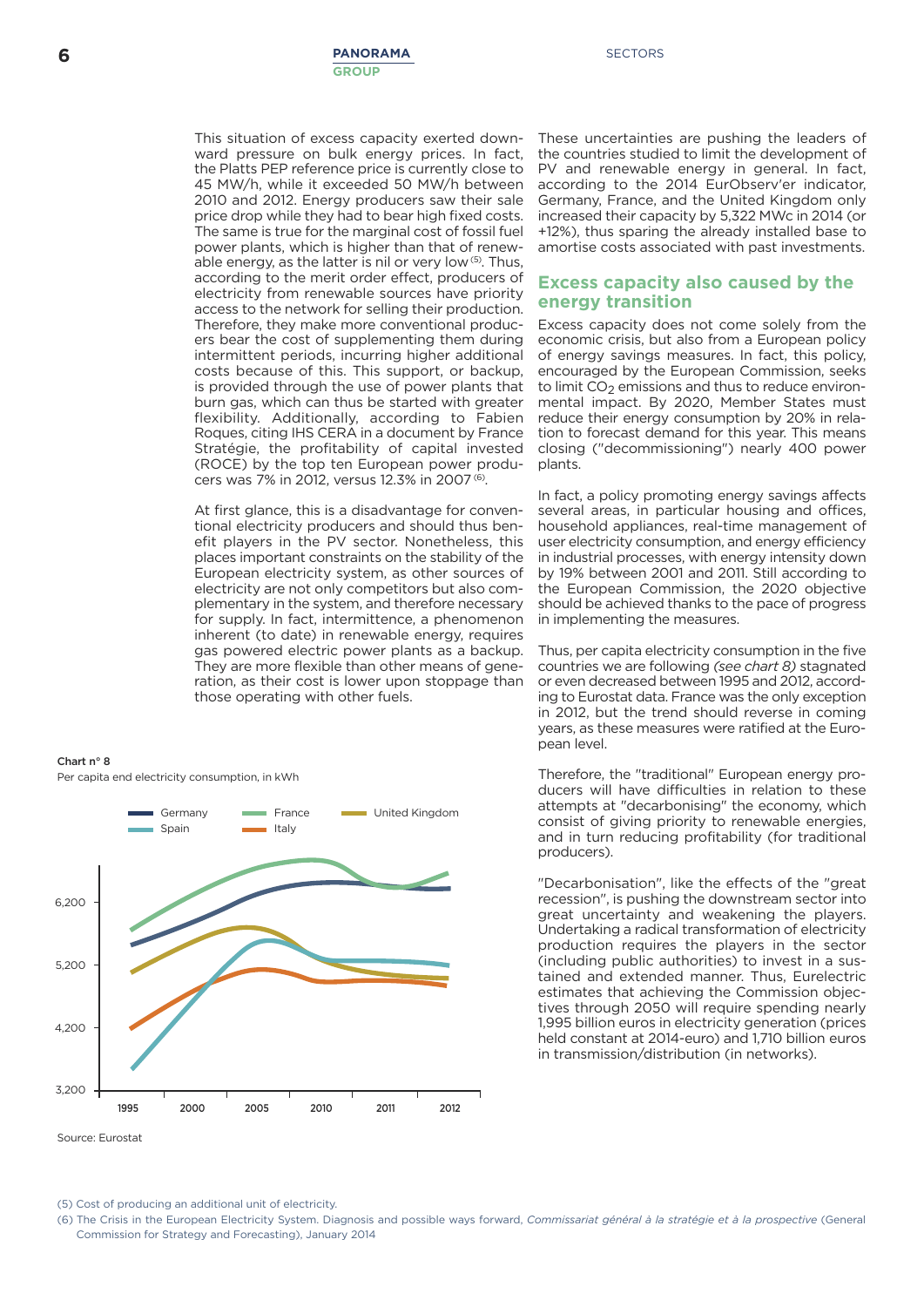Yet, the financial capacity of the energy producers will not allow them to handle such financial needs. The wholesale price of electricity is too low to be an incentive for them, and the low profitability of their European operations puts the boot in. Additionally, several of these players are starting to develop outside Europe, as well as in energy services, to capture the growth lost in their traditional activities. Investment is no longer attractive there. One of the major risks highlighted is the electricity shortage in coming years. The effects on entire sections of the economy will be significant. Western European industrials pay less for their electricity to be able to remain competitive, but also to prevent them from outsourcing production.

Additionally, how can they count on public finance, while for some States, the public debt to GDP ratio is dangerously approaching (or exceeding) the 100% threshold (except for Germany)? The margins for manoeuvring seem limited. PV is a technology being given life by the desire of public decision makers to limit environmental damage and to promote a more balanced energy mix. It was only able to develop in spectacular fashion during the period in which the question of public deficits and debts was not as important as it is now.

Indirectly, the profitability of the players in the PV sector will be affected. Public decision makers have already started the process of slowing PV development. In 2014, our five countries only installed 5,700 MWc, versus 19,800 MWc in 2011, according to EurObserv'er *(see chart 9)*, or a 71% drop. Managing the integration of renewable energy and PV clearly seems problematic for public decision makers, thus requiring them to limit

**Chart n° 9**



Installed PV capacity in the five Western European countries,

development to reduce the impact on "traditional" electricity producers. Another reason is the increase in the retail price of electricity, as unlike the wholesale price, it includes taxes and subsidies granted for generation, and has tended to increase in recent years *(see part 3, page 8)*.

#### **European electricity integration: a requirement for PV**

Developing interconnections (electricity exchanges for consumption purposes) between European countries is an indispensable condition for developing renewable energies, and thus for PV. In fact, a country with surplus electricity production might export part of the surplus to neighbouring countries suffering from a supply/ demand imbalance. Thus, Spain could sell some of its electricity to France, thanks to the new interconnecting line between Roussillon and Catalonia (even though, in this case, wind is the main means of generation involved). Other interconnections will be put into place and others should "surface" within a few years, such as the Savoy-Piedmont line between France and Italy (2019) or the Cotentin-Cornwall line between France and the United Kingdom (2023).

This phenomenon should reduce the electricity autarchy of European countries, and thus allow development of a more varied mode of generation. European electric integration must be able to provide a response to intermittent PV generation, by establishing a sort of "continuous" adjustment of supply and demand at the European level. For example, half of the electricity consumed by Denmark is supplied by its Scandinavian neighbours, in particular through wind power.

The cost of developing interconnections in Western Europe is high, and the French electricity network operator (RTE) estimates it at nearly 150 billion euros. A total for which financing will be delicate a priori even though all these projects will help create savings assessed at between 450 and 750 billion euros. With such investments, Europe could achieve its energy independence objectives (in relation to fossil fuels), develop a sustainable means of electricity generation, and maintain price-competitiveness. The total amount of investments planned in this area by the European Commission is approximately 200 billion euros through 2020. These infrastructures must be financed through the CEF (Connecting Europe Facility) funds, which are dedicated to the interoperability of digital infrastructures, the ESIF (European Structural & Investment Funds) for local action, especially to support job creation, and the EFSI (European Fund for Strategic Investment) for development.

Source: EurObserv'er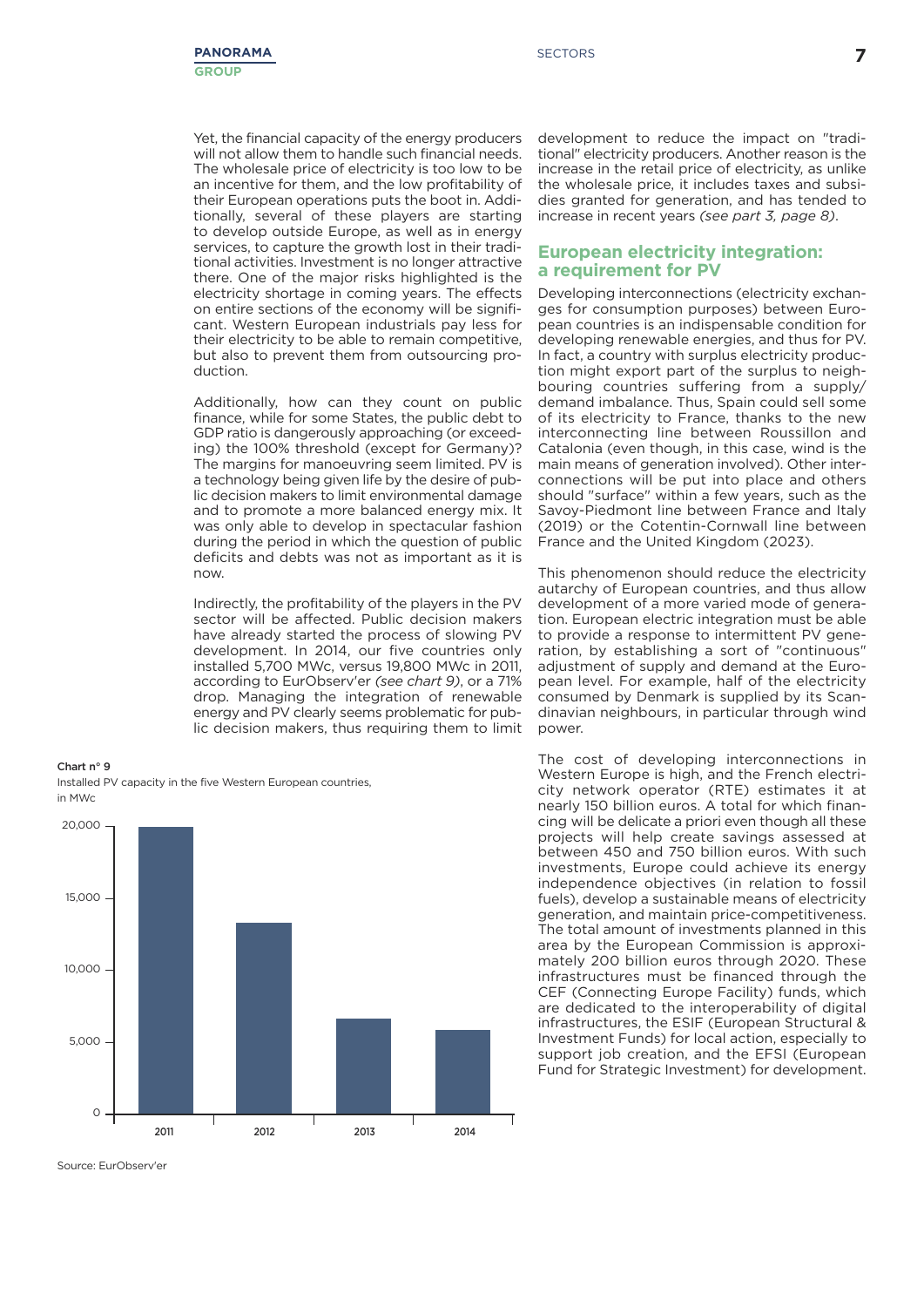#### **8 PANORAMA** SECTORS **GROUP**

However, in 2002, the European Union's objective was for its Member States to achieve at least 10% interconnection (in terms of annual consumption).





Source: ENTSOE

As of the end of 2014, data published by ENTSOE (a consortium of electricity transmission operators) showed that only Germany and France, out of the five countries that we are studying, had achieved this objective *(see chart 10)*. Because of this, Spain must invest heavily in coming years, despite reticence by the population who does not want to see electricity transmission lines run near their homes. Thus, if the infrastructures are developed, electricity coming from Spanish PV farms could be sold to French customers. Yet, in the short term, this delay is slowing the establishment of an integrated electricity market throughout Western Europe. It is also slowing the development of the PV sector, as interconnection, coupled with the implementation of smart grids  $\sigma$ , can help limit the impact of variability in intermittent generation on the network, and thus of its cost on "traditional" generation methods. However, the question of excess capacity remains unresolved as interconnection can help smooth rates among generating countries. In theory, it should lead to greater efficiency in the electricity generation system, but the presence of widespread excess capacity can erase the positive aspects of European electricity integration, as it will not help absorb this capacity.

# **3 BRIGHTER MEDIUM-TERM PROSPECTS**

Despite current obstacles, PV has medium-term development opportunities. First, the global transition to green energy policy has been under way for nearly a decade, and holding COP21 in Paris



Trend in the share of renewable energy in final electricity consumption



should accelerate the trend. The French representatives want to find a way to finance the "Green Climate Fund" created in 2009 in Copenhagen to help emerging countries make the energy transition. The World Bank has been promoting a new objective: a carbon-free world by the end of this century (8) . Then, the cost of electricity generation by traditional channels has tended to increase, while invoices for installation and commissioning solar panels have followed an opposite trajectory. As a result, many European households are seeking own use. Lastly, advanced technologies such as energy storage forecast greater flexibility for using solar energy.

### **Decision makers face the challenge of a rapid energy transition**

During the coming decades, renewable energy will continue to play an increasing role in the European energy mix. Between 2004 and 2013, the share of renewable electricity consumed almost doubled within the EU *(see chart 11)*. It was 15% in 2013, versus 8.3% in 2004. Additionally, the share of PV in the renewable energy mix has also shown a growth trend. The installed electric capacity from PV solar energy increased tenfold between 2008 and 2013 according to Eurostat, from 7.3 to 71.2 MW.

Source: Eurostat

(7) Also called "intelligent networks", they make it possible to balance supply and demand through the use of big data. (8) Decarbonizing development: planning ahead for a future with zero emissions, May 2015, World Bank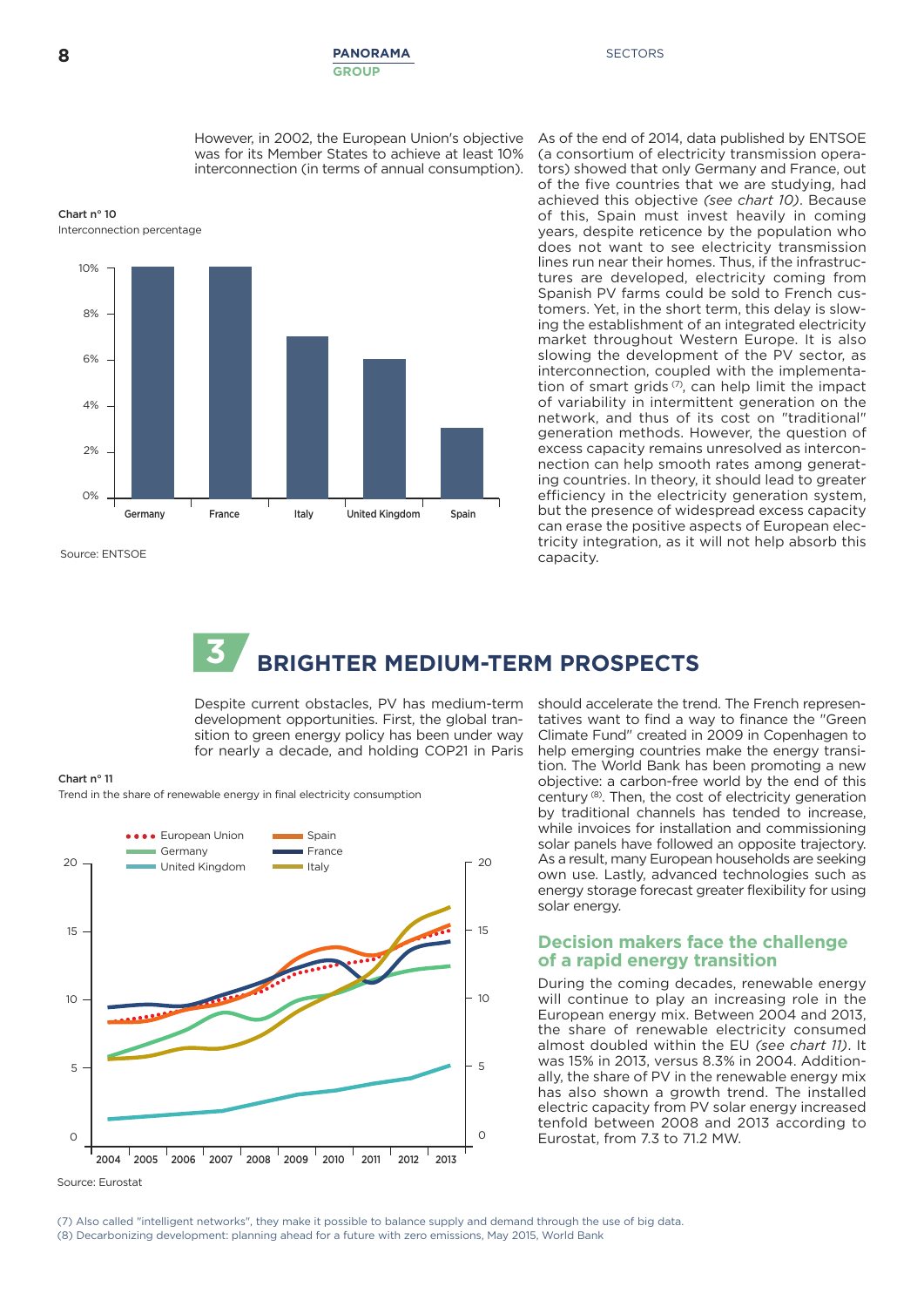#### **COP21: Awareness by all advanced economies...**

For several years, many leaders have seized upon the issue of the energy transition. In 2007, the position of former Vice President of the United States, AI Gore earned him and the IPCC<sup>(9)</sup> the Nobel Peace Prize for "his efforts to establish and spread better understanding of climate change caused by humans and to establish the bases for measurement necessary to counter such change". This environmental cause is at the core of public debate. In speaking about climate change affecting Alaska in September 2015, President Obama declared, "This is no longer some far-off problem. It is happening here. It is happening now". The United States now seems to be turning toward a necessary energy transition and has committed to reducing greenhouse gas emissions from 28 to 26% in relation to 2005 emissions levels. The potential election of a Republican president in 2016 should not hamper this transition in the sense that except for a few coal producing States, American public opinion believes in the change.

COP21 could lead to renewable energy consumption and generation objectives. While it is not always clear that they will all be achieved, targets can help define trajectories. Europe, the third largest greenhouse gas emitter in the world, is ahead in terms of reducing its emissions *(see chart 12)*. In October 2014, the EU member states adopted several objectives for 2030:

- To generate at least 27% renewable energy at the European level in consumption, or an increase of 10% in relation to 2013;
- To reduce greenhouse gas emissions by at least 40% in relation to 1990 (Europe contributes 9% of global emissions);
- To increase European electricity network interconnection by 15% to limit the dependency of peripheral countries on energy sources from outside the EU, in particular from Russian gas.

#### **... and a subsidy for financing emerging economies**

The major challenge for COP21 is to set universal greenhouse gas emission objectives, in particular for emerging countries such as China and India. In Copenhagen in 2009, such an agreement could not be reached, as these two great powers believed that the majority of emission reduction efforts should be made by advanced countries, which are largely responsible for the current degree of pollution as their economic development processes started well before those of the emerging countries. Yet in June 2015 in Paris, Chinese Prime Minister Li Keqiang gave a speech setting some environmental objectives. China, which represents 25% of global greenhouse gas emissions, is committing to lower its carbon intensity  $(CO<sub>2</sub>$  emission per unit of GDP) from 65 to 60% in relation to 2005 and to increase the share of non-fossil fuels in primary energy consumption to 20% before 2030. Lastly, China will reduce its overall emissions by 2030 at the latest. This declaration echoed the climate agreement signed between China and the United States in November 2014.



**Chart n° 12** Trend in greenhouse gas emissions in relation to 1990

Source: UN

(9) Intergovernmental Panel on Climate Change.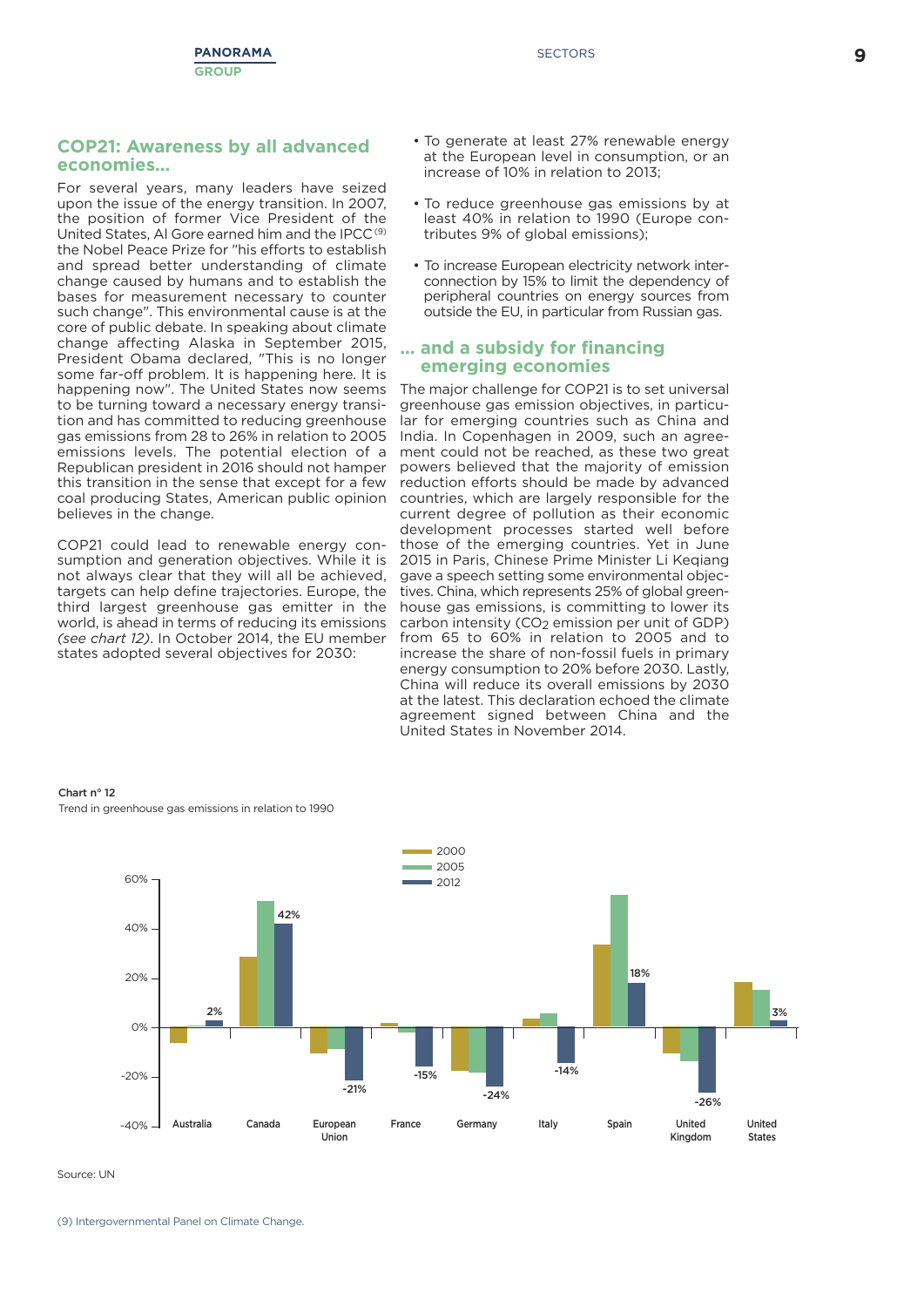Among other emerging countries, Russia has also committed to reducing its greenhouse gas emissions by 25% to 30% by 2030 in relation to 1990. Brazil plans to reduce its greenhouse gas emissions by 37% by 2025 and by 43% by 2030 in relation to 2005. Additionally, it also wants renewable energy to make up 45% of its energy mix by 2030. At the time this study was written, a contribution from India was still awaited. Many emerging countries such as Colombia, Mexico, Kenya, and Algeria have objectives for reducing their emissions, subject to financial and technological assistance from advanced countries. In fact, at the Copenhagen conference in 2009, developed countries committed to provide 100 billion dollars per year by 2020 to finance environmental projects in emerging countries. This financing will come from public and private players. In April 2015, the World Bank emphasised that financial assistance is still well below the desired numbers. In 2013, out of 331 billion dollars mobilised for climate change, only 34 billion went to developing countries. The organisers have made the mobilisation of 100 billion dollars one of the main objectives of COP21, as it would help the countries of the south to address the environmental issue.

## **Cost trend in favour of PV**

The most widespread resources for generating electricity around the world are thermal power plants that use fossil fuels (oil, gas, coal), which are thus highly polluting. The increasing rarity

**Chart n° 13** The weakened electricity sector



Sources: MSCI, Stoxx

of raw materials from traditional extraction techniques, and the implementation of carbon taxes (10) in many economies are leading to an increase in electricity production costs. In France in 2016, the carbon tax will be 22 euros per ton of CO<sub>2</sub> emitted versus 14.5 euros in 2015. Additionally, representatives set themselves the objectives of 56 euros per ton by 2020 and 100 euros in 2030. The carbon market is still just beginning; a study by the International Energy Agency (IEA) mentioned that around the world, energy markets have covered 11% of greenhouse gas emissions, at an average price of seven dollars per ton of CO<sub>2</sub>.

Additionally, gas and oil extraction is becoming increasingly difficult. First, regulations have changed following the Macondo (Deep Water Horizon) catastrophe in the Gulf of Mexico in 2010, leading to additional fees for equipment installation and monitoring. Then in March 2015, Vallourec<sup>(11)</sup> mentioned the growing complexity of *offshore* projects located at increasing depths and further from coasts. Investments associated with deep water drilling cannot be profitable with a price per barrel of Brent that Coface forecasts at \$56 for 2016, or with a \$90 price, which the IEA anticipates for 2020. This forecast is still 22% below the June 2014 price.

### **Increasing trend in the retail price of electricity in Europe**

Major European electric companies suffered greatly during the financial crisis of 2008, causing a significant drop in their market capitalisation. The MSCI index of equities prices for listed companies in this sector lost 79% of its value between January 2008 and September 2012. While the index has corrected since then, it remains well below its pre-crisis level, contrary to overall European market capitalisation *(see chart 13)*, which reached a historic peak in May 2015. Therefore the difference is unique to the weakening of the condition of the European electricity sector.

Wholesale electricity prices collapsed in Europe as the sector has a structural excess capacity<sup>(12)</sup>. Despite this drop, retail prices in Europe increased by 32% between 2007 and 2014 due to costs incurred for modernisation and upkeep on thermal power plants, as well as due to subsidies granted to renewable energy sectors. Additionally within the EU, there are significant disparities between States *(see chart 14, page 11)*. Denmark and Germany have the highest prices due to significant taxes, in particular to promote renewable energy, while Bulgaria is the country with the most attractive costs. Network inter-

(11) Vallourec, March 2015, Oil and Gas activity.

<sup>(10)</sup> INSEE Definition: carbon tax is a tax added to the sale price of products or services based on the quantity of greenhouse gas, such as carbon dioxide gas (CO<sub>2</sub>), emitted during use.

<sup>(12)</sup> Wholesale market: market upon which competing electricity generators sell the energy they produce to Suppliers.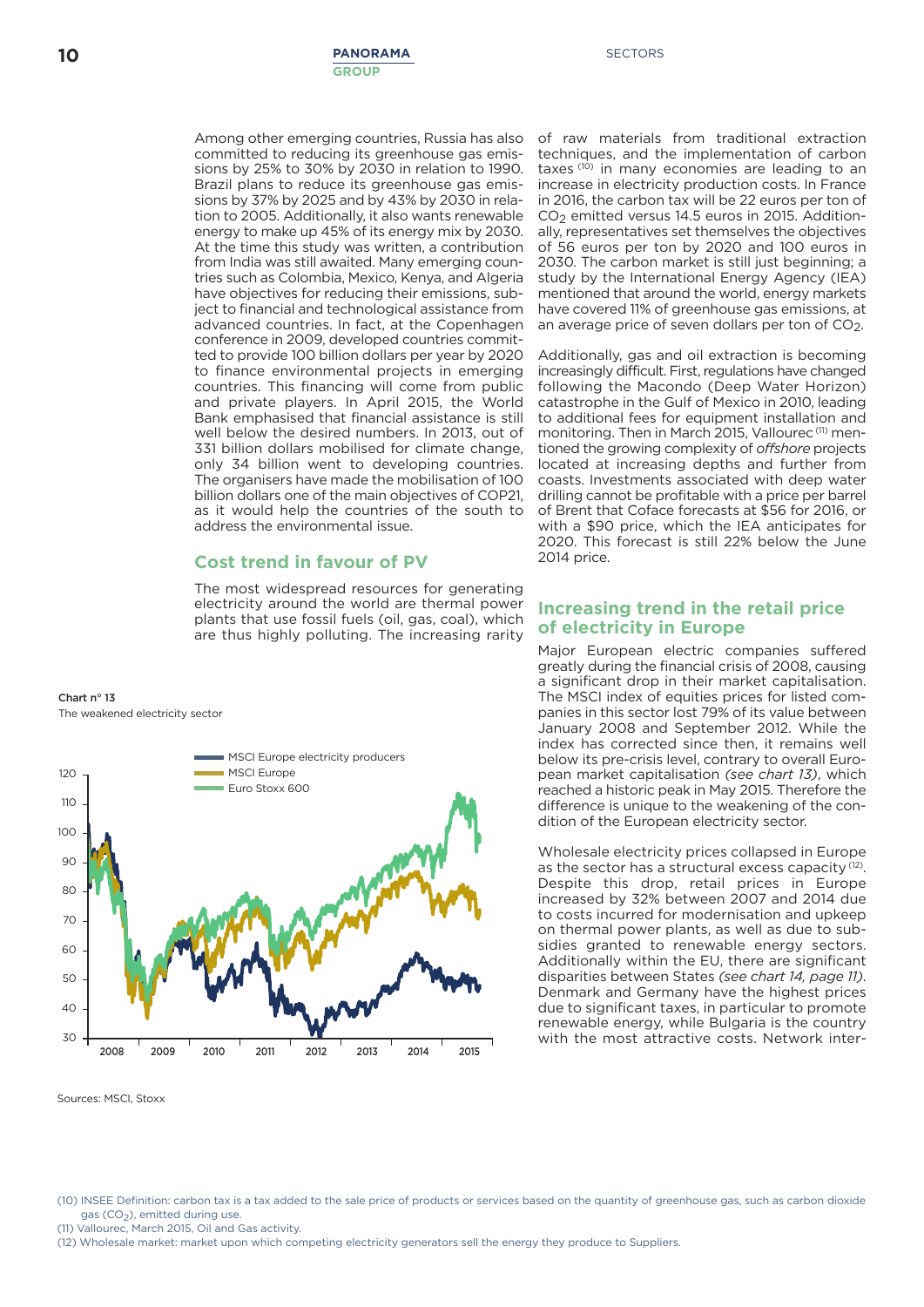connection, associated with the opening of national markets to competition, should lead to a harmonisation of pre-tax electricity prices in Europe. French distributors, who offer some of the least expensive electricity in Europe, will see their prices increase noticeably. Conversely, German distributors should benefit from interconnection to lower their rates. Since the Nome law of 2010<sup>(13)</sup>, regulated prices in France must converge with market prices. In July 2015, a 2.5% increase in electricity prices was adopted and implemented starting in the following month. This is the sixth increase since 2010 (average increase of 2.8%). French consumers (including self-generators) pay a tax to promote renewable energy, the *contribution au service public de l'électricité* (CSPE - contribution to the electric utility). In 2015, 35% of the revenue from this tax went to PV development, according to the Energy regulatory commission.

A study by the IEA and l'OCDE<sup>(14)</sup> on the impact of renewable energy on German thermal power plants concluded that the increase in generation of electricity from green sources up to the objectives set for 2025 will have negative consequences for current thermal power plants (primarily coalfired). Capacity will increase and thermal power plant profitability will tend to decrease. Revenue for the oldest power plants (1975 to 1985) will no longer be sufficient to cover modernisation and maintenance costs. The assumptions made by the authors are an increase in solar and wind energy

generation from 49.9 GW in 2011 to 115.5 GW in 2025 while the capacity of traditional power plants will remain stable. Thus, the IEA anticipates a decrease in installed capacity generated from fossil fuels in coming years. Electricity generated from gas, oil, or coal is 375 GW in 2015 and will be 326 GW in 2030 (-13%). At the same time, its share will decrease from 37.2% to 31.5%

### **The cost of commissioning a solar panel is decreasing**

In the price of a PV facility connected to the network, solar panels represent 60% of the invoice, the inverter 15%, and the mounting components and installation 25% (16) . Crystalline technologies *(see section one, page 2)* are the most widely used for building solar panels. Yet, this technology is becoming less expensive *(see chart 15)*. While the installation cost is fixed, inverter and panel costs are decreasing. Together with the increase in electricity prices, this scissors effect is profitable for the sector as it accentuates the profitability of solar investment. *In 2015, Bloomberg new energy finance* (BNEF) published a study that found that solar will become the most competitive green energy source by 2030. Wind power currently holds this position. According to BNEF, solar will represent 35% of energy sources installed worldwide until 2040. The conclusions of the report for Europe lead to the development of small-scale PV, which should reach 22% of the electric bouquet in 2040, versus 6% today.



**Chart n° 14** Price per kilowatt-hour sold to households in euros (15)

**Chart n°15** Cost of crystalline module, in  $E/Wc$ 



Source: Eurostat Source: pvXchange Source: pvXchange Source: pvXchange

(13) Opening of the electricity market to competition.

(14) Thermal power plant economics and variable renewable energies, 2014, OECD – IEA.

(15) For consumption of 2,500 to 5,000 KWH.

<sup>(16)</sup> An inverter helps standardise the PV electricity produced. It transforms the direct current produced by PV facilities into alternating current that can then be put back into the electricity transmission network.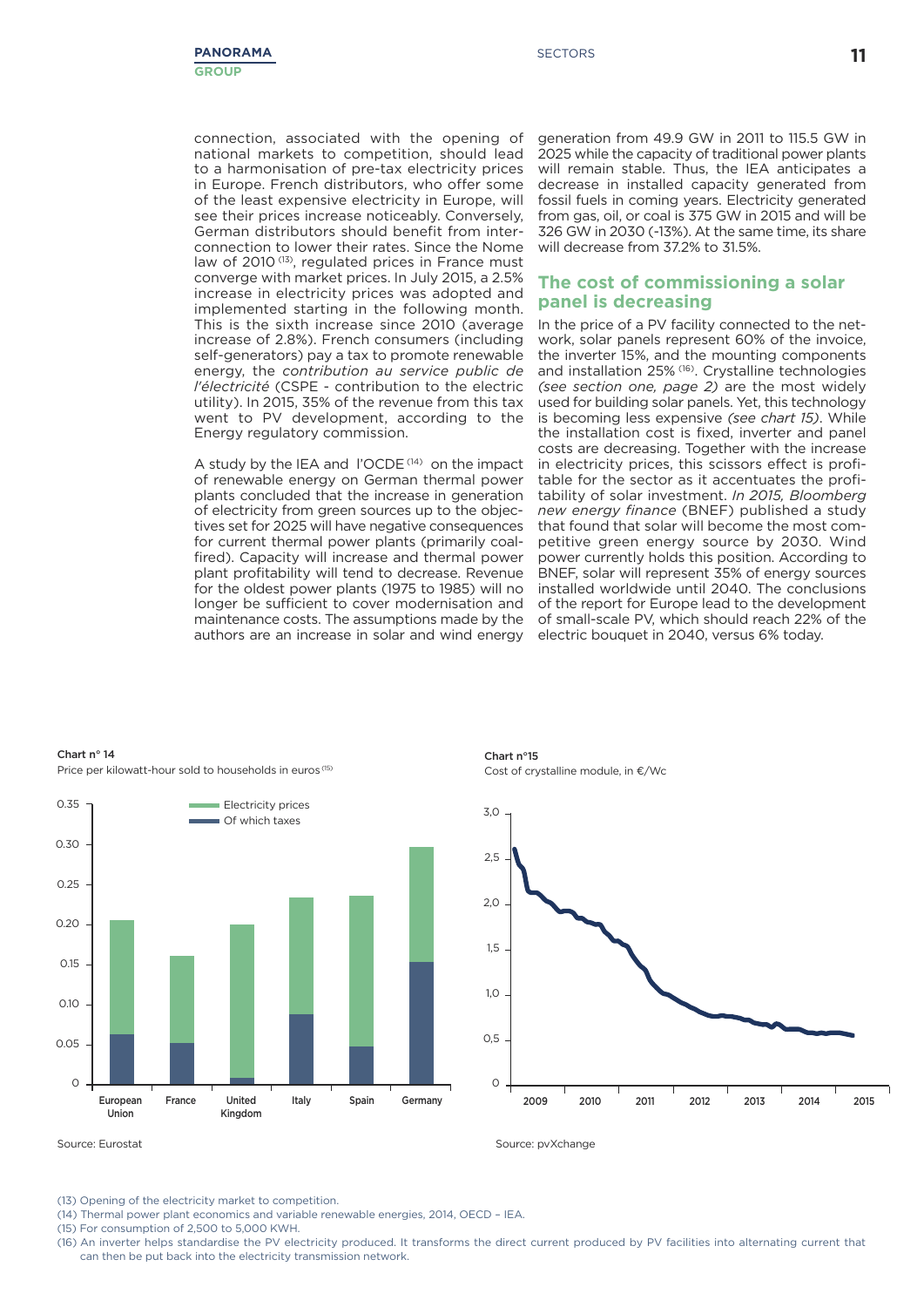### **Trend in storage resources available to the sector**

The development of PV was made possible thanks to industrial enthusiasm for the technologies of the future. Many research and development centres around the world are working to roll out non-polluting vehicles and energy independent homes. Own use represents an ultimate goal already achieved in many countries.

Additionally, solar energy has a major fault that is being overcome by technological advances: intermittent generation. The development of storage tools can help overcome the decrease in electricity generation at night and during winter. This market should grow rapidly as suggested by many announcements made in 2015.

In April 2015, American luxury electric auto manufacturer Tesla unveiled a battery designed to change "all energy infrastructures worldwide", according to Elon Musk, founder of Tesla and SpaceX. In 2014, Tesla built the largest lithium-ion battery plant in the world in the United States (Nevada). Five billion dollars were invested together with Japanese electronics manufacturer Panasonic. The batteries, with a seven kilowatthour (KWh) capacity for a daily cycle or ten KWh for a weekly cycle, will be marketed in 2016 in Europe for a price of \$3,500. Germany represents Tesla's advanced target market, as it is one of the world leaders in numbers of solar panels deployed. Additionally, Elon Musk is also presenting this battery as a substitute for the network, which is sometimes non-existent in emerging countries. The American company, Sungevity, a residential PV installer in the United States, and the German company Sonnebatterie, the European leader in on-site storage, announced that they will work together to create a battery to compete with Tesla's.

In 2015 in France, EDF awarded a prize to Energiestro for the creation of a solar storage flywheel. This invention is much less expensive than traditional batteries, both in terms of purchase price and maintenance. According to its founder, André Gennesseaux, storage will decrease to one or two cents per kilowatt-hour versus ten cents for batteries. This product is expected to go on the market in 2017.

## **Self-supply, an attainable objective**

According to a European Commission report from July 2015 on own use of renewable energy, households and companies will shift from being passive consumers to being "prosumers" (producers and consumers) thanks to a decrease in costs and the development of storage tools <sup>(17)</sup>.

The report mentions that many European countries, in particular those in Southern Europe have achieved network parity, which is to say the cost of PV generation is similar to the retail price of electricity including all taxes. With such parity, it becomes attractive for consumers to generate their own electricity. In Italy and Germany, shops already have an interest in installing solar panels (without storage), as their electricity requirements correspond to daylight hours. The cost of generation, estimated at 95 euros per 100 MWh, is lower than commercial rates. In France, a study conducted by the AT Kearny Firm and the European Photovoltaic Industry Association (EPIA) expects that all segments of the market will achieve parity in 2020.

However, there are some obstacles that remain to the rapid development of own use. In fact, many European States have taken the decision to make "prosumers" pay for their access to the network; for example, through a tax depending upon the size of their PV installations. This is the case in the Netherlands, Germany, Belgium, Italy, Spain, and Portugal.